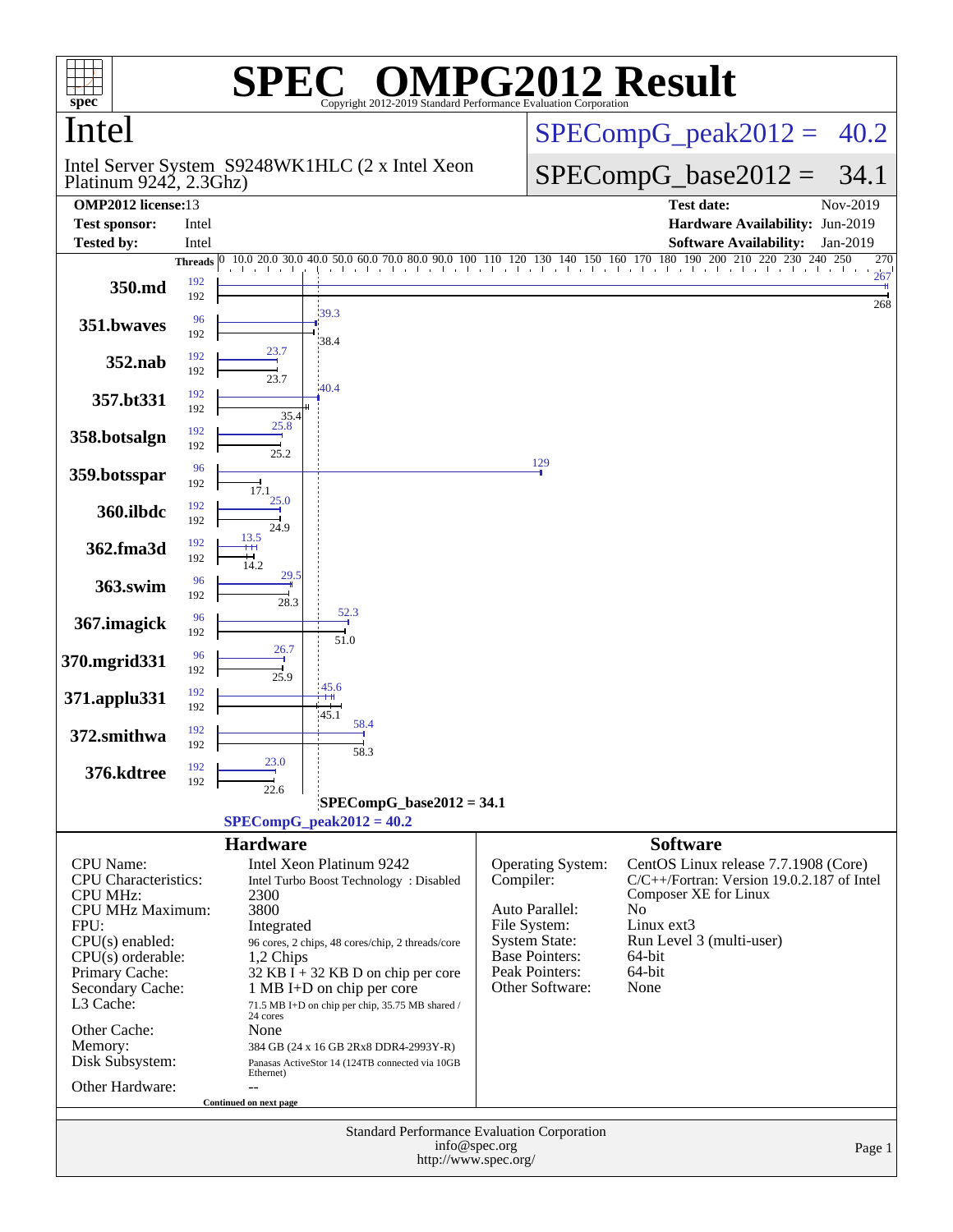

Intel

Platinum 9242, 2.3Ghz) Intel Server System S9248WK1HLC (2 x Intel Xeon  $SPECompG_peak2012 = 40.2$  $SPECompG_peak2012 = 40.2$ 

 $SPECompG_base2012 = 34.1$  $SPECompG_base2012 = 34.1$ 

[Base Threads Run:](http://www.spec.org/auto/omp2012/Docs/result-fields.html#BaseThreadsRun) 192<br>Minimum Peak Threads: 96 [Minimum Peak Threads:](http://www.spec.org/auto/omp2012/Docs/result-fields.html#MinimumPeakThreads)

[Maximum Peak Threads:](http://www.spec.org/auto/omp2012/Docs/result-fields.html#MaximumPeakThreads) 192

| <b>OMP2012 license:13</b> |       | Test date:                             | Nov-2019 |
|---------------------------|-------|----------------------------------------|----------|
| <b>Test sponsor:</b>      | Intel | <b>Hardware Availability: Jun-2019</b> |          |
| <b>Tested by:</b>         | Intel | <b>Software Availability:</b> Jan-2019 |          |

| <b>Results Table</b> |             |                        |       |                |             |                |       |     |                        |              |                |              |                |              |
|----------------------|-------------|------------------------|-------|----------------|-------------|----------------|-------|-----|------------------------|--------------|----------------|--------------|----------------|--------------|
|                      | <b>Base</b> |                        |       |                | <b>Peak</b> |                |       |     |                        |              |                |              |                |              |
| <b>Benchmark</b>     |             | <b>Threads</b> Seconds | Ratio | <b>Seconds</b> | Ratio       | <b>Seconds</b> | Ratio |     | <b>Threads Seconds</b> | <b>Ratio</b> | <b>Seconds</b> | <b>Ratio</b> | <b>Seconds</b> | <b>Ratio</b> |
| 350.md               | 192         | 17.3                   | 268   | 17.3           | 268         | 17.3           | 268   | 192 | 17.3                   | 268          | 17.3           | 267          | 17.4           | 267          |
| 351.bwayes           | 192         | 118                    | 38.4  | 118            | 38.3        | 118            | 38.5  | 96  | 115                    | <u>39.3</u>  | 114            | 39.6         | 116            | 38.9         |
| $352$ .nab           | 192         | 164                    | 23.7  | 164            | 23.8        | 164            | 23.7  | 192 | 164                    | 23.7         | 163            | 23.8         | 164            | 23.7         |
| 357.bt331            | 192         | 131                    | 36.2  | 134            | 35.3        | 134            | 35.4  | 192 | 117                    | 40.5         | 119            | 39.8         | 117            | 40.4         |
| 358.botsalgn         | 192         | 172                    | 25.2  | 172            | 25.2        | 172            | 25.2  | 192 | 169                    | 25.8         | 169            | 25.8         | 169            | 25.8         |
| 359.botsspar         | 192         | 305                    | 17.2  | 310            | 17.0        | 307            | 17.1  | 96  | 40.5                   | 130          | 40.7           | 129          | 40.6           | <u>129</u>   |
| 360.ilbdc            | 192         | 142                    | 25.1  | 143            | 24.9        | 144            | 24.7  | 192 | 142                    | 25.0         | 142            | 25.2         | 143            | 24.8         |
| 362.fma3d            | 192         | 268                    | 14.2  | 258            | 14.7        | 331            | 11.5  | 192 | 340                    | 11.2         | 242            | 15.7         | 282            | 13.5         |
| 363.swim             | 192         | 159                    | 28.5  | 160            | 28.3        | 160            | 28.3  | 96  | 156                    | 29.1         | 153            | 29.5         | 153            | 29.6         |
| 367.imagick          | 192         | 138                    | 51.0  | 138            | 50.9        | 137            | 51.1  | 96  | 134                    | 52.3         | 135            | 52.0         | 134            | 52.3         |
| 370.mgrid331         | 192         | 171                    | 25.9  | 170            | 26.0        | 172            | 25.7  | 96  | 166                    | 26.7         | 167            | 26.5         | 165            | 26.8         |
| 371.applu331         | 192         | 122                    | 49.5  | 153            | 39.5        | 134            | 45.1  | 192 | 133                    | 45.6         | 131            | 46.3         | 140            | 43.2         |
| 372.smithwa          | 192         | 91.8                   | 58.4  | 92.1           | 58.2        | 91.9           | 58.3  | 192 | 91.8                   | 58.4         | 91.6           | 58.5         | 92.0           | 58.3         |
| 376.kdtree           | 192         | 199                    | 22.6  | 199            | 22.6        | 199            | 22.6  | 192 | 195                    | 23.0         | 195            | 23.1         | 195            | 23.0         |

Results appear in the [order in which they were run.](http://www.spec.org/auto/omp2012/Docs/result-fields.html#RunOrder) Bold underlined text [indicates a median measurement.](http://www.spec.org/auto/omp2012/Docs/result-fields.html#Median)

#### **[Platform Notes](http://www.spec.org/auto/omp2012/Docs/result-fields.html#PlatformNotes)**

 Sysinfo program /global/panfs02/innl/aknyaze1/OMP2012/1.1/Docs/sysinfo Revision 563 of 2016-06-10 (097295389cf6073d8c3b03fa376740a5) running on eca009 Wed Nov 6 02:23:43 2019

 This section contains SUT (System Under Test) info as seen by some common utilities. To remove or add to this section, see: <http://www.spec.org/omp2012/Docs/config.html#sysinfo>

 From /proc/cpuinfo model name : Intel(R) Xeon(R) Platinum 9242 CPU @ 2.30GHz 4 "physical id"s (chips) 192 "processors" cores, siblings (Caution: counting these is hw and system dependent. The following excerpts from /proc/cpuinfo might not be reliable. Use with caution.) cpu cores : 24 siblings : 48 physical 0: cores 0 1 2 3 4 5 6 8 9 10 11 12 13 16 17 18 19 20 21 25 26 27 28 29 physical 1: cores 0 1 2 3 4 5 6 8 9 10 11 12 13 16 17 18 19 20 21 25 26 27 28 29 Continued on next page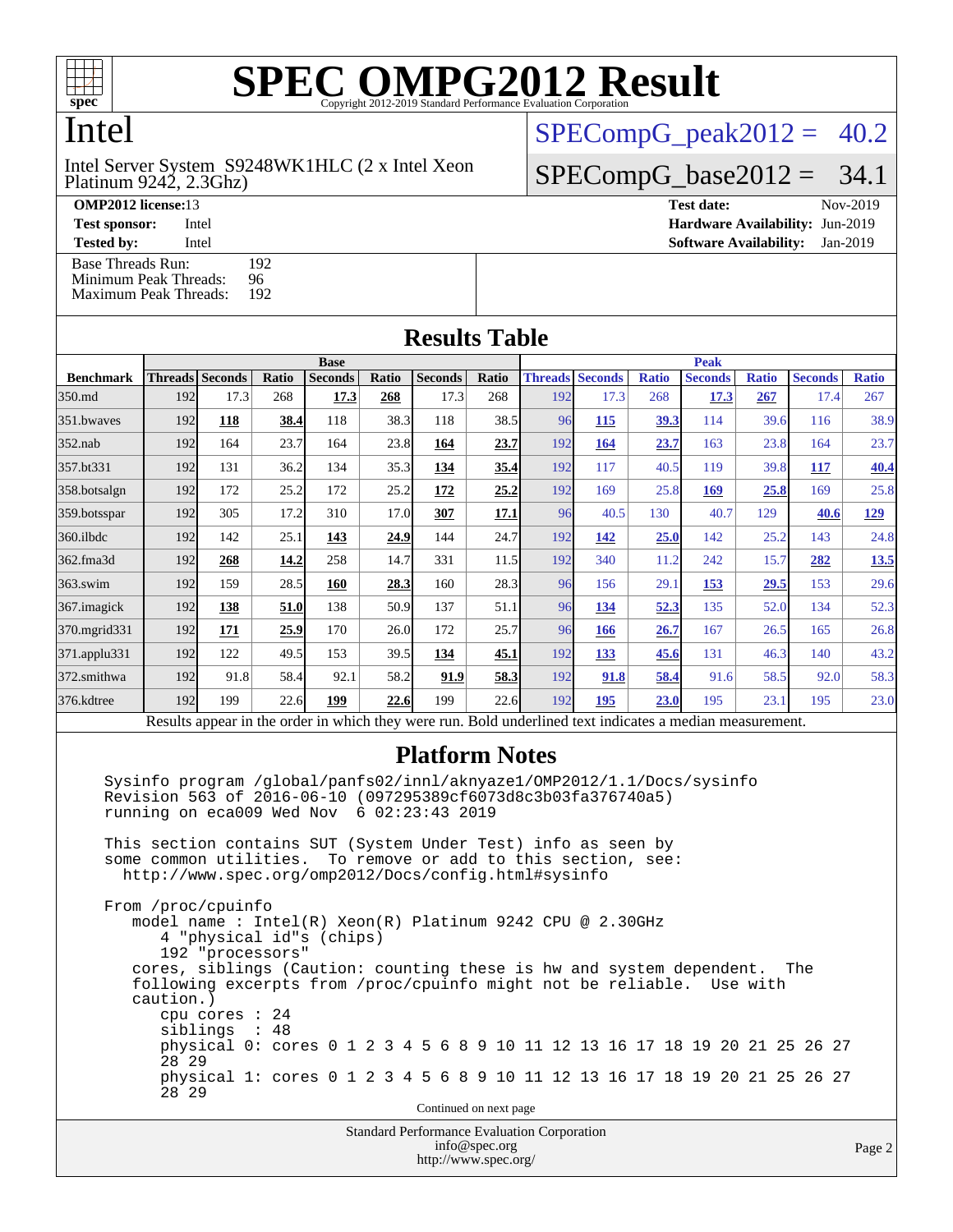

#### Intel

Platinum 9242, 2.3Ghz) Intel Server System S9248WK1HLC (2 x Intel Xeon  $SPECompG_peak2012 = 40.2$  $SPECompG_peak2012 = 40.2$ 

 $SPECompG_base2012 = 34.1$  $SPECompG_base2012 = 34.1$ 

**[OMP2012 license:](http://www.spec.org/auto/omp2012/Docs/result-fields.html#OMP2012license)**13 **[Test date:](http://www.spec.org/auto/omp2012/Docs/result-fields.html#Testdate)** Nov-2019 **[Test sponsor:](http://www.spec.org/auto/omp2012/Docs/result-fields.html#Testsponsor)** Intel **[Hardware Availability:](http://www.spec.org/auto/omp2012/Docs/result-fields.html#HardwareAvailability)** Jun-2019 **[Tested by:](http://www.spec.org/auto/omp2012/Docs/result-fields.html#Testedby)** Intel **[Software Availability:](http://www.spec.org/auto/omp2012/Docs/result-fields.html#SoftwareAvailability)** Jan-2019

#### **[Platform Notes \(Continued\)](http://www.spec.org/auto/omp2012/Docs/result-fields.html#PlatformNotes)**

Standard Performance Evaluation Corporation [info@spec.org](mailto:info@spec.org) <http://www.spec.org/> Page 3 physical 2: cores 0 1 2 3 4 5 6 8 9 10 11 12 13 16 17 18 19 20 21 25 26 27 28 29 physical 3: cores 0 1 2 3 4 5 6 8 9 10 11 12 13 16 17 18 19 20 21 25 26 27 28 29 cache size : 36608 KB From /proc/meminfo MemTotal: 394837152 kB HugePages\_Total: 0<br>Hugepagesize: 2048 kB Hugepagesize: From /etc/\*release\* /etc/\*version\* centos-release: CentOS Linux release 7.7.1908 (Core) centos-release-upstream: Derived from Red Hat Enterprise Linux 7.7 (Source) os-release: NAME="CentOS Linux" VERSION="7 (Core)" ID="centos" ID\_LIKE="rhel fedora" VERSION\_ID="7" PRETTY\_NAME="CentOS Linux 7 (Core)" ANSI\_COLOR="0;31" CPE\_NAME="cpe:/o:centos:centos:7" redhat-release: CentOS Linux release 7.7.1908 (Core) system-release: CentOS Linux release 7.7.1908 (Core) system-release-cpe: cpe:/o:centos:centos:7 uname -a: Linux eca009 3.10.0-1062.4.1.el7.crt1.x86 64 #1 SMP Fri Oct 18 09:12:13 MDT 2019 x86\_64 x86\_64 x86\_64 GNU/Linux run-level 3 Nov 4 15:10 SPEC is set to: /global/panfs02/innl/aknyaze1/OMP2012/1.1 Filesystem Type Size Used Avail Use% Mounted on panfs://36.101.212.1/innl panfs 269T 144T 126T 54% /global/panfs02/innl Additional information from dmidecode: Warning: Use caution when you interpret this section. The 'dmidecode' program reads system data which is "intended to allow hardware to be accurately determined", but the intent may not be met, as there are frequent changes to hardware, firmware, and the "DMTF SMBIOS" standard. (End of data from sysinfo program) **[General Notes](http://www.spec.org/auto/omp2012/Docs/result-fields.html#GeneralNotes)** ======================================================================== General base OMP Library Settings ENV\_KMP\_AFFINITY=compact,0,granularity=fine,verbose Continued on next page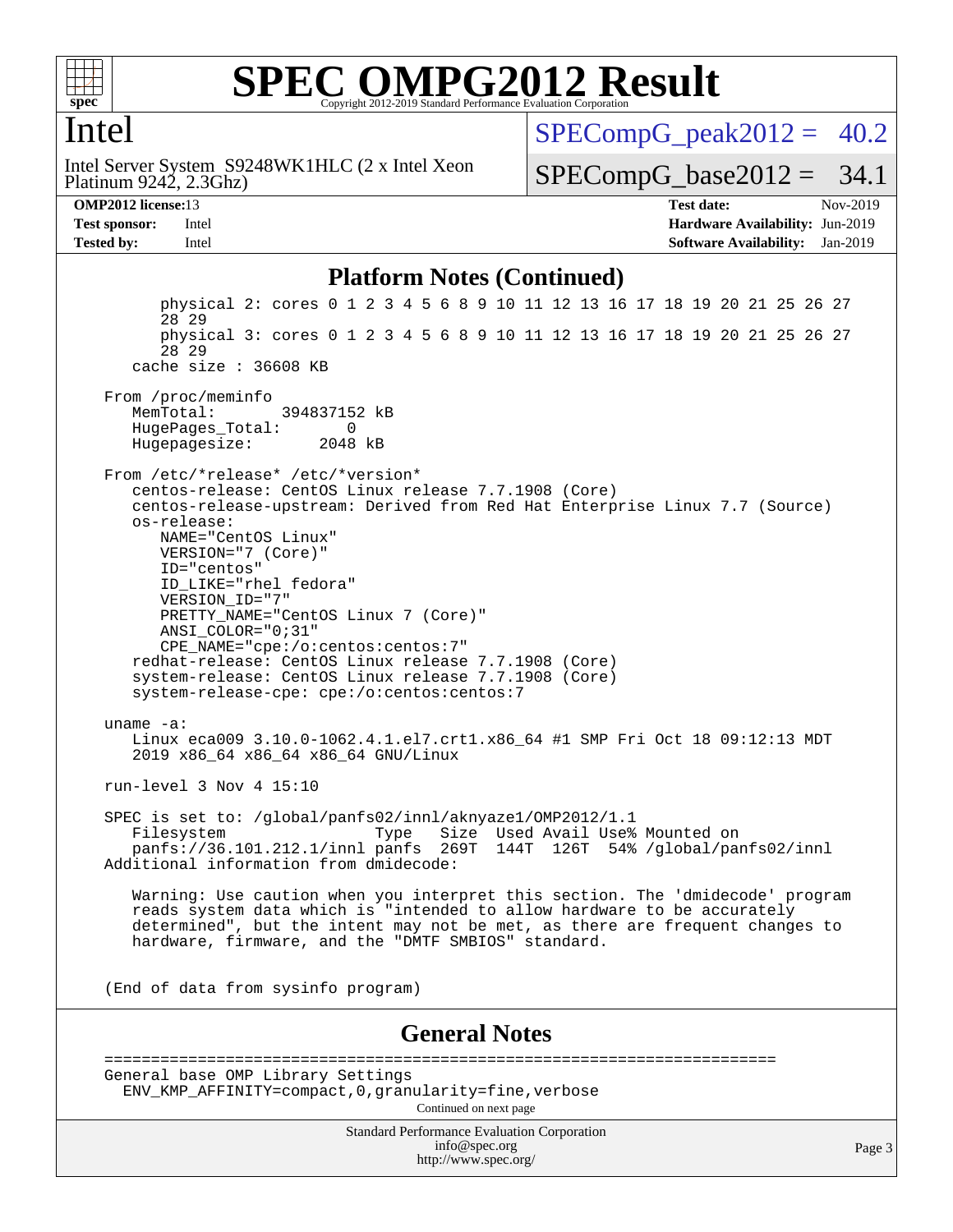

#### Intel

Platinum 9242, 2.3Ghz) Intel Server System S9248WK1HLC (2 x Intel Xeon  $SPECompG_peak2012 = 40.2$  $SPECompG_peak2012 = 40.2$ 

 $SPECompG_base2012 = 34.1$  $SPECompG_base2012 = 34.1$ 

**[OMP2012 license:](http://www.spec.org/auto/omp2012/Docs/result-fields.html#OMP2012license)**13 **[Test date:](http://www.spec.org/auto/omp2012/Docs/result-fields.html#Testdate)** Nov-2019 **[Test sponsor:](http://www.spec.org/auto/omp2012/Docs/result-fields.html#Testsponsor)** Intel **[Hardware Availability:](http://www.spec.org/auto/omp2012/Docs/result-fields.html#HardwareAvailability)** Jun-2019 **[Tested by:](http://www.spec.org/auto/omp2012/Docs/result-fields.html#Testedby)** Intel **[Software Availability:](http://www.spec.org/auto/omp2012/Docs/result-fields.html#SoftwareAvailability)** Jan-2019

#### **[General Notes \(Continued\)](http://www.spec.org/auto/omp2012/Docs/result-fields.html#GeneralNotes)**

| 370.mgrid331:peak:<br>Compiler: Fortran: Version 19.0.3.199 of Intel Composer XE for Linux                                                                                                                                                                                                                                                                                   |  |
|------------------------------------------------------------------------------------------------------------------------------------------------------------------------------------------------------------------------------------------------------------------------------------------------------------------------------------------------------------------------------|--|
| 370.mgrid331:peak:<br>ENV_KMP_AFFINITY=compact,1,granularity=fine,verbose                                                                                                                                                                                                                                                                                                    |  |
| 367.imagick:peak:<br>ENV_KMP_AFFINITY=compact, 1, granularity=fine, verbose                                                                                                                                                                                                                                                                                                  |  |
| 363.swin:peak:<br>ENV_KMP_AFFINITY=compact, 1, granularity=fine, verbose                                                                                                                                                                                                                                                                                                     |  |
| 359.botsspar: peak:<br>ENV_KMP_AFFINITY=compact, 1, granularity=fine, verbose                                                                                                                                                                                                                                                                                                |  |
| 351.bwaves:peak:<br>ENV_KMP_AFFINITY=compact, 1, granularity=fine, verbose                                                                                                                                                                                                                                                                                                   |  |
| is mitigated in the system as tested and documented.<br>Yes: The test sponsor attests, as of date of publication, that CVE-2017-5753 (Spectre variant 1)<br>is mitigated in the system as tested and documented.<br>Yes: The test sponsor attests, as of date of publication, that CVE-2017-5715 (Spectre variant 2)<br>is mitigated in the system as tested and documented. |  |
| Spectre and Meltdown<br>Yes: The test sponsor attests, as of date of publication, that CVE-2017-5754 (Meltdown)                                                                                                                                                                                                                                                              |  |
| General OMP Library Settings<br>KMP_LIBRARY=turnaround<br>KMP_STACKSIZE=292M<br>KMP_BLOCKTIME=infinite<br>OMP DYNAMIC=FALSE<br>OMP NESTED=FALSE<br>OMP_SCHEDULE=static                                                                                                                                                                                                       |  |
| System settings notes:<br>Intel Turbo Boost Technology (Turbo) : Enabled                                                                                                                                                                                                                                                                                                     |  |
|                                                                                                                                                                                                                                                                                                                                                                              |  |
| Per benchmark peak OMP Library Settings                                                                                                                                                                                                                                                                                                                                      |  |
|                                                                                                                                                                                                                                                                                                                                                                              |  |
| General peak OMP Library Settings<br>ENV_KMP_AFFINITY=compact, 0, granularity=fine, verbose                                                                                                                                                                                                                                                                                  |  |

<http://www.spec.org/>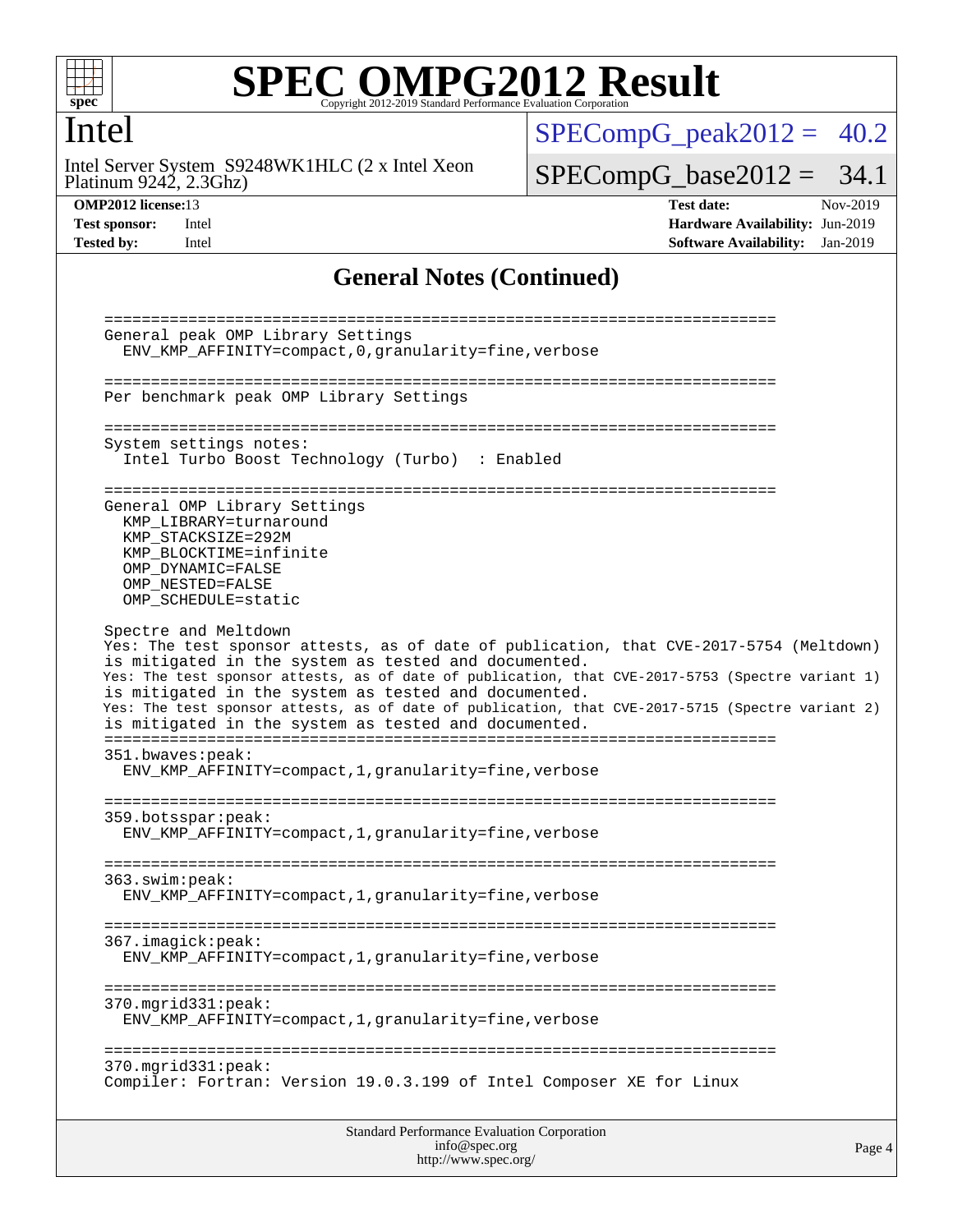

## Intel

Platinum 9242, 2.3Ghz) Intel Server System S9248WK1HLC (2 x Intel Xeon

 $SPECompG_peak2012 = 40.2$  $SPECompG_peak2012 = 40.2$ 

 $SPECompG_base2012 = 34.1$  $SPECompG_base2012 = 34.1$ 

**[OMP2012 license:](http://www.spec.org/auto/omp2012/Docs/result-fields.html#OMP2012license)**13 **[Test date:](http://www.spec.org/auto/omp2012/Docs/result-fields.html#Testdate)** Nov-2019 **[Test sponsor:](http://www.spec.org/auto/omp2012/Docs/result-fields.html#Testsponsor)** Intel **[Hardware Availability:](http://www.spec.org/auto/omp2012/Docs/result-fields.html#HardwareAvailability)** Jun-2019 **[Tested by:](http://www.spec.org/auto/omp2012/Docs/result-fields.html#Testedby)** Intel **[Software Availability:](http://www.spec.org/auto/omp2012/Docs/result-fields.html#SoftwareAvailability)** Jan-2019

## **[Base Compiler Invocation](http://www.spec.org/auto/omp2012/Docs/result-fields.html#BaseCompilerInvocation)**

[C benchmarks](http://www.spec.org/auto/omp2012/Docs/result-fields.html#Cbenchmarks): [icc](http://www.spec.org/omp2012/results/res2019q4/omp2012-20191203-00190.flags.html#user_CCbase_intel_icc_a87c68a857bc5ec5362391a49d3a37a6)

[C++ benchmarks:](http://www.spec.org/auto/omp2012/Docs/result-fields.html#CXXbenchmarks) [icpc](http://www.spec.org/omp2012/results/res2019q4/omp2012-20191203-00190.flags.html#user_CXXbase_intel_icpc_2d899f8d163502b12eb4a60069f80c1c)

[Fortran benchmarks](http://www.spec.org/auto/omp2012/Docs/result-fields.html#Fortranbenchmarks): [ifort](http://www.spec.org/omp2012/results/res2019q4/omp2012-20191203-00190.flags.html#user_FCbase_intel_ifort_8a5e5e06b19a251bdeaf8fdab5d62f20)

#### **[Base Portability Flags](http://www.spec.org/auto/omp2012/Docs/result-fields.html#BasePortabilityFlags)**

 350.md: [-FR](http://www.spec.org/omp2012/results/res2019q4/omp2012-20191203-00190.flags.html#user_baseFPORTABILITY350_md_f-FR) 357.bt331: [-mcmodel=medium](http://www.spec.org/omp2012/results/res2019q4/omp2012-20191203-00190.flags.html#user_basePORTABILITY357_bt331_f-mcmodel_3a41622424bdd074c4f0f2d2f224c7e5) 363.swim: [-mcmodel=medium](http://www.spec.org/omp2012/results/res2019q4/omp2012-20191203-00190.flags.html#user_basePORTABILITY363_swim_f-mcmodel_3a41622424bdd074c4f0f2d2f224c7e5) 367.imagick: [-std=c99](http://www.spec.org/omp2012/results/res2019q4/omp2012-20191203-00190.flags.html#user_baseCPORTABILITY367_imagick_f-std_2ec6533b6e06f1c4a6c9b78d9e9cde24)

#### **[Base Optimization Flags](http://www.spec.org/auto/omp2012/Docs/result-fields.html#BaseOptimizationFlags)**

[C benchmarks](http://www.spec.org/auto/omp2012/Docs/result-fields.html#Cbenchmarks):

[-O3](http://www.spec.org/omp2012/results/res2019q4/omp2012-20191203-00190.flags.html#user_CCbase_f-O3) [-qopenmp](http://www.spec.org/omp2012/results/res2019q4/omp2012-20191203-00190.flags.html#user_CCbase_f-qopenmp) [-xCORE-AVX512](http://www.spec.org/omp2012/results/res2019q4/omp2012-20191203-00190.flags.html#user_CCbase_f-xCORE-AVX512) [-qopt-zmm-usage=high](http://www.spec.org/omp2012/results/res2019q4/omp2012-20191203-00190.flags.html#user_CCbase_f-qopt-zmm-usage_213d857421e75f2db2f896f7900465fb) [-fp-model fast=2](http://www.spec.org/omp2012/results/res2019q4/omp2012-20191203-00190.flags.html#user_CCbase_f-fp-model_a7fb8ccb7275e23f0079632c153cfcab) [-ansi-alias](http://www.spec.org/omp2012/results/res2019q4/omp2012-20191203-00190.flags.html#user_CCbase_f-ansi-alias) [-no-prec-div](http://www.spec.org/omp2012/results/res2019q4/omp2012-20191203-00190.flags.html#user_CCbase_f-no-prec-div) [-no-prec-sqrt](http://www.spec.org/omp2012/results/res2019q4/omp2012-20191203-00190.flags.html#user_CCbase_f-no-prec-sqrt) [-ipo](http://www.spec.org/omp2012/results/res2019q4/omp2012-20191203-00190.flags.html#user_CCbase_f-ipo_84062ab53814f613187d02344b8f49a7) [-qopt-prefetch=0](http://www.spec.org/omp2012/results/res2019q4/omp2012-20191203-00190.flags.html#user_CCbase_f-qopt-prefetch_ce172c705aa924d14c76f32fff3f4886)

[C++ benchmarks:](http://www.spec.org/auto/omp2012/Docs/result-fields.html#CXXbenchmarks)

```
-O3 -qopenmp -xCORE-AVX512 -qopt-zmm-usage=high -fp-model fast=2
-ansi-alias -no-prec-div -no-prec-sqrt -ipo -qopt-prefetch=0
```
[Fortran benchmarks](http://www.spec.org/auto/omp2012/Docs/result-fields.html#Fortranbenchmarks):

```
-O3 -qopenmp -xCORE-AVX512 -qopt-zmm-usage=high -fp-model fast=2
-ansi-alias -no-prec-div -no-prec-sqrt -ipo -qopt-prefetch=0
-align all
```
#### **[Peak Compiler Invocation](http://www.spec.org/auto/omp2012/Docs/result-fields.html#PeakCompilerInvocation)**

[C benchmarks](http://www.spec.org/auto/omp2012/Docs/result-fields.html#Cbenchmarks): [icc](http://www.spec.org/omp2012/results/res2019q4/omp2012-20191203-00190.flags.html#user_CCpeak_intel_icc_a87c68a857bc5ec5362391a49d3a37a6)

[C++ benchmarks:](http://www.spec.org/auto/omp2012/Docs/result-fields.html#CXXbenchmarks) [icpc](http://www.spec.org/omp2012/results/res2019q4/omp2012-20191203-00190.flags.html#user_CXXpeak_intel_icpc_2d899f8d163502b12eb4a60069f80c1c)

[Fortran benchmarks \(except as noted below\)](http://www.spec.org/auto/omp2012/Docs/result-fields.html#Fortranbenchmarksexceptasnotedbelow):

[ifort](http://www.spec.org/omp2012/results/res2019q4/omp2012-20191203-00190.flags.html#user_FCpeak_intel_ifort_8a5e5e06b19a251bdeaf8fdab5d62f20)

371.applu331: [/opt/intel/compiler/2019u3/bin/ifort](http://www.spec.org/omp2012/results/res2019q4/omp2012-20191203-00190.flags.html#user_peakFCLD371_applu331_intel_ifort_127b420565c1394e637c1e89ff0e5a0e)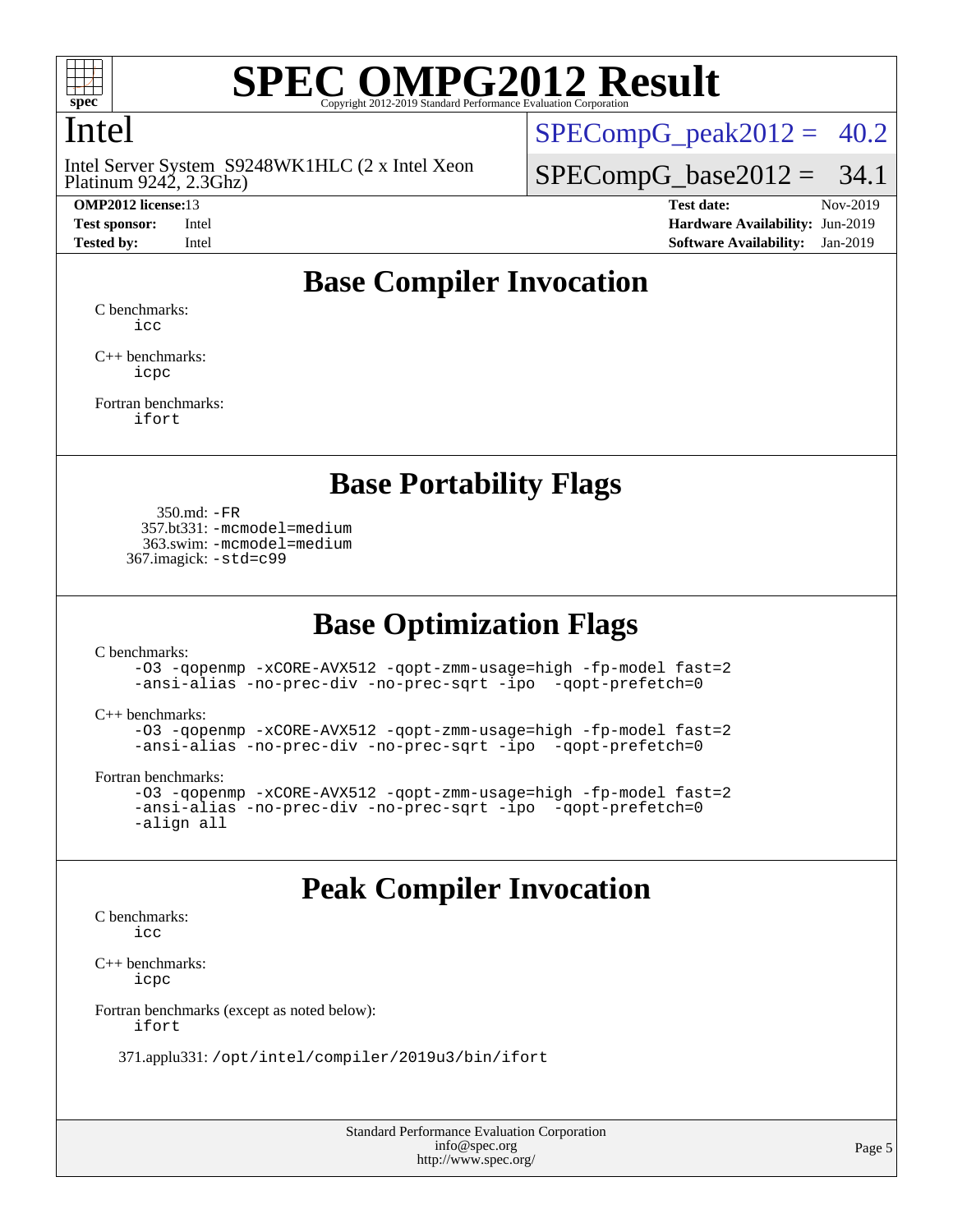

#### Intel

Platinum 9242, 2.3Ghz) Intel Server System S9248WK1HLC (2 x Intel Xeon

 $SPECompG<sub>peak2012</sub> = 40.2$ 

 $SPECompG_base2012 = 34.1$  $SPECompG_base2012 = 34.1$ 

**[OMP2012 license:](http://www.spec.org/auto/omp2012/Docs/result-fields.html#OMP2012license)**13 **[Test date:](http://www.spec.org/auto/omp2012/Docs/result-fields.html#Testdate)** Nov-2019 **[Test sponsor:](http://www.spec.org/auto/omp2012/Docs/result-fields.html#Testsponsor)** Intel **[Hardware Availability:](http://www.spec.org/auto/omp2012/Docs/result-fields.html#HardwareAvailability)** Jun-2019 **[Tested by:](http://www.spec.org/auto/omp2012/Docs/result-fields.html#Testedby)** Intel **[Software Availability:](http://www.spec.org/auto/omp2012/Docs/result-fields.html#SoftwareAvailability)** Jan-2019

## **[Peak Portability Flags](http://www.spec.org/auto/omp2012/Docs/result-fields.html#PeakPortabilityFlags)**

 350.md: [-FR](http://www.spec.org/omp2012/results/res2019q4/omp2012-20191203-00190.flags.html#user_peakFPORTABILITY350_md_f-FR) 357.bt331: [-mcmodel=medium](http://www.spec.org/omp2012/results/res2019q4/omp2012-20191203-00190.flags.html#user_peakPORTABILITY357_bt331_f-mcmodel_3a41622424bdd074c4f0f2d2f224c7e5) 363.swim: [-mcmodel=medium](http://www.spec.org/omp2012/results/res2019q4/omp2012-20191203-00190.flags.html#user_peakPORTABILITY363_swim_f-mcmodel_3a41622424bdd074c4f0f2d2f224c7e5) 367.imagick: [-std=c99](http://www.spec.org/omp2012/results/res2019q4/omp2012-20191203-00190.flags.html#user_peakCPORTABILITY367_imagick_f-std_2ec6533b6e06f1c4a6c9b78d9e9cde24)

## **[Peak Optimization Flags](http://www.spec.org/auto/omp2012/Docs/result-fields.html#PeakOptimizationFlags)**

[C benchmarks](http://www.spec.org/auto/omp2012/Docs/result-fields.html#Cbenchmarks):

 352.nab: [-O3](http://www.spec.org/omp2012/results/res2019q4/omp2012-20191203-00190.flags.html#user_peakOPTIMIZE352_nab_f-O3) [-qopenmp](http://www.spec.org/omp2012/results/res2019q4/omp2012-20191203-00190.flags.html#user_peakOPTIMIZE352_nab_f-qopenmp) [-xCORE-AVX512](http://www.spec.org/omp2012/results/res2019q4/omp2012-20191203-00190.flags.html#user_peakOPTIMIZE352_nab_f-xCORE-AVX512) [-qopt-zmm-usage=high](http://www.spec.org/omp2012/results/res2019q4/omp2012-20191203-00190.flags.html#user_peakOPTIMIZE352_nab_f-qopt-zmm-usage_213d857421e75f2db2f896f7900465fb) [-fp-model fast=2](http://www.spec.org/omp2012/results/res2019q4/omp2012-20191203-00190.flags.html#user_peakOPTIMIZE352_nab_f-fp-model_a7fb8ccb7275e23f0079632c153cfcab) [-ansi-alias](http://www.spec.org/omp2012/results/res2019q4/omp2012-20191203-00190.flags.html#user_peakOPTIMIZE352_nab_f-ansi-alias) [-no-prec-div](http://www.spec.org/omp2012/results/res2019q4/omp2012-20191203-00190.flags.html#user_peakOPTIMIZE352_nab_f-no-prec-div) [-no-prec-sqrt](http://www.spec.org/omp2012/results/res2019q4/omp2012-20191203-00190.flags.html#user_peakOPTIMIZE352_nab_f-no-prec-sqrt) [-ipo](http://www.spec.org/omp2012/results/res2019q4/omp2012-20191203-00190.flags.html#user_peakOPTIMIZE352_nab_f-ipo_84062ab53814f613187d02344b8f49a7) [-qopt-prefetch=0](http://www.spec.org/omp2012/results/res2019q4/omp2012-20191203-00190.flags.html#user_peakOPTIMIZE352_nab_f-qopt-prefetch_ce172c705aa924d14c76f32fff3f4886)

 358.botsalgn: [-O3](http://www.spec.org/omp2012/results/res2019q4/omp2012-20191203-00190.flags.html#user_peakOPTIMIZE358_botsalgn_f-O3) [-qopenmp](http://www.spec.org/omp2012/results/res2019q4/omp2012-20191203-00190.flags.html#user_peakOPTIMIZE358_botsalgn_f-qopenmp) [-xCORE-AVX512](http://www.spec.org/omp2012/results/res2019q4/omp2012-20191203-00190.flags.html#user_peakOPTIMIZE358_botsalgn_f-xCORE-AVX512) [-qopt-zmm-usage=high](http://www.spec.org/omp2012/results/res2019q4/omp2012-20191203-00190.flags.html#user_peakOPTIMIZE358_botsalgn_f-qopt-zmm-usage_213d857421e75f2db2f896f7900465fb) [-fp-model fast=2](http://www.spec.org/omp2012/results/res2019q4/omp2012-20191203-00190.flags.html#user_peakOPTIMIZE358_botsalgn_f-fp-model_a7fb8ccb7275e23f0079632c153cfcab) [-fno-alias](http://www.spec.org/omp2012/results/res2019q4/omp2012-20191203-00190.flags.html#user_peakOPTIMIZE358_botsalgn_f-no-alias_694e77f6c5a51e658e82ccff53a9e63a) [-no-prec-div](http://www.spec.org/omp2012/results/res2019q4/omp2012-20191203-00190.flags.html#user_peakOPTIMIZE358_botsalgn_f-no-prec-div) [-no-prec-sqrt](http://www.spec.org/omp2012/results/res2019q4/omp2012-20191203-00190.flags.html#user_peakOPTIMIZE358_botsalgn_f-no-prec-sqrt)

359.botsspar: Same as 358.botsalgn

 367.imagick: [-O3](http://www.spec.org/omp2012/results/res2019q4/omp2012-20191203-00190.flags.html#user_peakOPTIMIZE367_imagick_f-O3) [-qopenmp](http://www.spec.org/omp2012/results/res2019q4/omp2012-20191203-00190.flags.html#user_peakOPTIMIZE367_imagick_f-qopenmp) [-xCORE-AVX512](http://www.spec.org/omp2012/results/res2019q4/omp2012-20191203-00190.flags.html#user_peakOPTIMIZE367_imagick_f-xCORE-AVX512) [-qopt-zmm-usage=high](http://www.spec.org/omp2012/results/res2019q4/omp2012-20191203-00190.flags.html#user_peakOPTIMIZE367_imagick_f-qopt-zmm-usage_213d857421e75f2db2f896f7900465fb) [-fp-model fast=2](http://www.spec.org/omp2012/results/res2019q4/omp2012-20191203-00190.flags.html#user_peakOPTIMIZE367_imagick_f-fp-model_a7fb8ccb7275e23f0079632c153cfcab) [-fno-alias](http://www.spec.org/omp2012/results/res2019q4/omp2012-20191203-00190.flags.html#user_peakOPTIMIZE367_imagick_f-no-alias_694e77f6c5a51e658e82ccff53a9e63a) [-no-prec-div](http://www.spec.org/omp2012/results/res2019q4/omp2012-20191203-00190.flags.html#user_peakOPTIMIZE367_imagick_f-no-prec-div) [-no-prec-sqrt](http://www.spec.org/omp2012/results/res2019q4/omp2012-20191203-00190.flags.html#user_peakOPTIMIZE367_imagick_f-no-prec-sqrt) [-ipo](http://www.spec.org/omp2012/results/res2019q4/omp2012-20191203-00190.flags.html#user_peakOPTIMIZE367_imagick_f-ipo)

372.smithwa: Same as 352.nab

[C++ benchmarks:](http://www.spec.org/auto/omp2012/Docs/result-fields.html#CXXbenchmarks)

[-O3](http://www.spec.org/omp2012/results/res2019q4/omp2012-20191203-00190.flags.html#user_CXXpeak_f-O3) [-qopenmp](http://www.spec.org/omp2012/results/res2019q4/omp2012-20191203-00190.flags.html#user_CXXpeak_f-qopenmp) [-xCORE-AVX512](http://www.spec.org/omp2012/results/res2019q4/omp2012-20191203-00190.flags.html#user_CXXpeak_f-xCORE-AVX512) [-qopt-zmm-usage=high](http://www.spec.org/omp2012/results/res2019q4/omp2012-20191203-00190.flags.html#user_CXXpeak_f-qopt-zmm-usage_213d857421e75f2db2f896f7900465fb) [-fp-model fast=2](http://www.spec.org/omp2012/results/res2019q4/omp2012-20191203-00190.flags.html#user_CXXpeak_f-fp-model_a7fb8ccb7275e23f0079632c153cfcab) [-fno-alias](http://www.spec.org/omp2012/results/res2019q4/omp2012-20191203-00190.flags.html#user_CXXpeak_f-no-alias_694e77f6c5a51e658e82ccff53a9e63a) [-no-prec-div](http://www.spec.org/omp2012/results/res2019q4/omp2012-20191203-00190.flags.html#user_CXXpeak_f-no-prec-div) [-no-prec-sqrt](http://www.spec.org/omp2012/results/res2019q4/omp2012-20191203-00190.flags.html#user_CXXpeak_f-no-prec-sqrt) [-qopt-prefetch=1](http://www.spec.org/omp2012/results/res2019q4/omp2012-20191203-00190.flags.html#user_CXXpeak_f-qopt-prefetch_9097ad9b78e4401c727c33237ff25d7e)

[Fortran benchmarks](http://www.spec.org/auto/omp2012/Docs/result-fields.html#Fortranbenchmarks):

 350.md: [-O3](http://www.spec.org/omp2012/results/res2019q4/omp2012-20191203-00190.flags.html#user_peakOPTIMIZE350_md_f-O3) [-qopenmp](http://www.spec.org/omp2012/results/res2019q4/omp2012-20191203-00190.flags.html#user_peakOPTIMIZE350_md_f-qopenmp) [-xCORE-AVX512](http://www.spec.org/omp2012/results/res2019q4/omp2012-20191203-00190.flags.html#user_peakOPTIMIZE350_md_f-xCORE-AVX512) [-qopt-zmm-usage=high](http://www.spec.org/omp2012/results/res2019q4/omp2012-20191203-00190.flags.html#user_peakOPTIMIZE350_md_f-qopt-zmm-usage_213d857421e75f2db2f896f7900465fb) [-fp-model fast=2](http://www.spec.org/omp2012/results/res2019q4/omp2012-20191203-00190.flags.html#user_peakOPTIMIZE350_md_f-fp-model_a7fb8ccb7275e23f0079632c153cfcab) [-ansi-alias](http://www.spec.org/omp2012/results/res2019q4/omp2012-20191203-00190.flags.html#user_peakOPTIMIZE350_md_f-ansi-alias) [-no-prec-div](http://www.spec.org/omp2012/results/res2019q4/omp2012-20191203-00190.flags.html#user_peakOPTIMIZE350_md_f-no-prec-div) [-no-prec-sqrt](http://www.spec.org/omp2012/results/res2019q4/omp2012-20191203-00190.flags.html#user_peakOPTIMIZE350_md_f-no-prec-sqrt) [-ipo](http://www.spec.org/omp2012/results/res2019q4/omp2012-20191203-00190.flags.html#user_peakOPTIMIZE350_md_f-ipo_84062ab53814f613187d02344b8f49a7) [-qopt-prefetch=0](http://www.spec.org/omp2012/results/res2019q4/omp2012-20191203-00190.flags.html#user_peakOPTIMIZE350_md_f-qopt-prefetch_ce172c705aa924d14c76f32fff3f4886) [-align all](http://www.spec.org/omp2012/results/res2019q4/omp2012-20191203-00190.flags.html#user_peakFOPTIMIZE350_md_f-align_1ebfa66158b49aff21b037afc4046011)

 351.bwaves: [-O3](http://www.spec.org/omp2012/results/res2019q4/omp2012-20191203-00190.flags.html#user_peakOPTIMIZE351_bwaves_f-O3) [-qopenmp](http://www.spec.org/omp2012/results/res2019q4/omp2012-20191203-00190.flags.html#user_peakOPTIMIZE351_bwaves_f-qopenmp) [-xCORE-AVX512](http://www.spec.org/omp2012/results/res2019q4/omp2012-20191203-00190.flags.html#user_peakOPTIMIZE351_bwaves_f-xCORE-AVX512) [-qopt-zmm-usage=high](http://www.spec.org/omp2012/results/res2019q4/omp2012-20191203-00190.flags.html#user_peakOPTIMIZE351_bwaves_f-qopt-zmm-usage_213d857421e75f2db2f896f7900465fb) [-fp-model fast=2](http://www.spec.org/omp2012/results/res2019q4/omp2012-20191203-00190.flags.html#user_peakOPTIMIZE351_bwaves_f-fp-model_a7fb8ccb7275e23f0079632c153cfcab) [-fno-alias](http://www.spec.org/omp2012/results/res2019q4/omp2012-20191203-00190.flags.html#user_peakOPTIMIZE351_bwaves_f-no-alias_694e77f6c5a51e658e82ccff53a9e63a) [-no-prec-div](http://www.spec.org/omp2012/results/res2019q4/omp2012-20191203-00190.flags.html#user_peakOPTIMIZE351_bwaves_f-no-prec-div) [-no-prec-sqrt](http://www.spec.org/omp2012/results/res2019q4/omp2012-20191203-00190.flags.html#user_peakOPTIMIZE351_bwaves_f-no-prec-sqrt) [-ipo](http://www.spec.org/omp2012/results/res2019q4/omp2012-20191203-00190.flags.html#user_peakOPTIMIZE351_bwaves_f-ipo_84062ab53814f613187d02344b8f49a7) [-qopt-prefetch=2](http://www.spec.org/omp2012/results/res2019q4/omp2012-20191203-00190.flags.html#user_peakOPTIMIZE351_bwaves_f-qopt-prefetch_5dd8eff5680869f15030b88dfb173050) [-align all](http://www.spec.org/omp2012/results/res2019q4/omp2012-20191203-00190.flags.html#user_peakFOPTIMIZE351_bwaves_f-align_1ebfa66158b49aff21b037afc4046011)

 357.bt331: [-O3](http://www.spec.org/omp2012/results/res2019q4/omp2012-20191203-00190.flags.html#user_peakOPTIMIZE357_bt331_f-O3) [-qopenmp](http://www.spec.org/omp2012/results/res2019q4/omp2012-20191203-00190.flags.html#user_peakOPTIMIZE357_bt331_f-qopenmp) [-xCORE-AVX512](http://www.spec.org/omp2012/results/res2019q4/omp2012-20191203-00190.flags.html#user_peakOPTIMIZE357_bt331_f-xCORE-AVX512) [-qopt-zmm-usage=high](http://www.spec.org/omp2012/results/res2019q4/omp2012-20191203-00190.flags.html#user_peakOPTIMIZE357_bt331_f-qopt-zmm-usage_213d857421e75f2db2f896f7900465fb) [-fp-model fast=2](http://www.spec.org/omp2012/results/res2019q4/omp2012-20191203-00190.flags.html#user_peakOPTIMIZE357_bt331_f-fp-model_a7fb8ccb7275e23f0079632c153cfcab) [-fno-alias](http://www.spec.org/omp2012/results/res2019q4/omp2012-20191203-00190.flags.html#user_peakOPTIMIZE357_bt331_f-no-alias_694e77f6c5a51e658e82ccff53a9e63a) [-no-prec-div](http://www.spec.org/omp2012/results/res2019q4/omp2012-20191203-00190.flags.html#user_peakOPTIMIZE357_bt331_f-no-prec-div) [-no-prec-sqrt](http://www.spec.org/omp2012/results/res2019q4/omp2012-20191203-00190.flags.html#user_peakOPTIMIZE357_bt331_f-no-prec-sqrt) [-ipo](http://www.spec.org/omp2012/results/res2019q4/omp2012-20191203-00190.flags.html#user_peakOPTIMIZE357_bt331_f-ipo_84062ab53814f613187d02344b8f49a7) [-qopt-prefetch=1](http://www.spec.org/omp2012/results/res2019q4/omp2012-20191203-00190.flags.html#user_peakOPTIMIZE357_bt331_f-qopt-prefetch_9097ad9b78e4401c727c33237ff25d7e) [-align all](http://www.spec.org/omp2012/results/res2019q4/omp2012-20191203-00190.flags.html#user_peakFOPTIMIZE357_bt331_f-align_1ebfa66158b49aff21b037afc4046011)

 360.ilbdc: [-O3](http://www.spec.org/omp2012/results/res2019q4/omp2012-20191203-00190.flags.html#user_peakOPTIMIZE360_ilbdc_f-O3) [-qopenmp](http://www.spec.org/omp2012/results/res2019q4/omp2012-20191203-00190.flags.html#user_peakOPTIMIZE360_ilbdc_f-qopenmp) [-xCORE-AVX512](http://www.spec.org/omp2012/results/res2019q4/omp2012-20191203-00190.flags.html#user_peakOPTIMIZE360_ilbdc_f-xCORE-AVX512) [-qopt-zmm-usage=high](http://www.spec.org/omp2012/results/res2019q4/omp2012-20191203-00190.flags.html#user_peakOPTIMIZE360_ilbdc_f-qopt-zmm-usage_213d857421e75f2db2f896f7900465fb) [-fp-model fast=2](http://www.spec.org/omp2012/results/res2019q4/omp2012-20191203-00190.flags.html#user_peakOPTIMIZE360_ilbdc_f-fp-model_a7fb8ccb7275e23f0079632c153cfcab) [-fno-alias](http://www.spec.org/omp2012/results/res2019q4/omp2012-20191203-00190.flags.html#user_peakOPTIMIZE360_ilbdc_f-no-alias_694e77f6c5a51e658e82ccff53a9e63a) [-no-prec-div](http://www.spec.org/omp2012/results/res2019q4/omp2012-20191203-00190.flags.html#user_peakOPTIMIZE360_ilbdc_f-no-prec-div) [-no-prec-sqrt](http://www.spec.org/omp2012/results/res2019q4/omp2012-20191203-00190.flags.html#user_peakOPTIMIZE360_ilbdc_f-no-prec-sqrt) [-ipo](http://www.spec.org/omp2012/results/res2019q4/omp2012-20191203-00190.flags.html#user_peakOPTIMIZE360_ilbdc_f-ipo_84062ab53814f613187d02344b8f49a7) [-qopt-prefetch=4](http://www.spec.org/omp2012/results/res2019q4/omp2012-20191203-00190.flags.html#user_peakOPTIMIZE360_ilbdc_f-qopt-prefetch_45f10e083f30a80e5aadab0211b1bca7) [-align all](http://www.spec.org/omp2012/results/res2019q4/omp2012-20191203-00190.flags.html#user_peakFOPTIMIZE360_ilbdc_f-align_1ebfa66158b49aff21b037afc4046011)

362.fma3d: Same as 350.md

Continued on next page